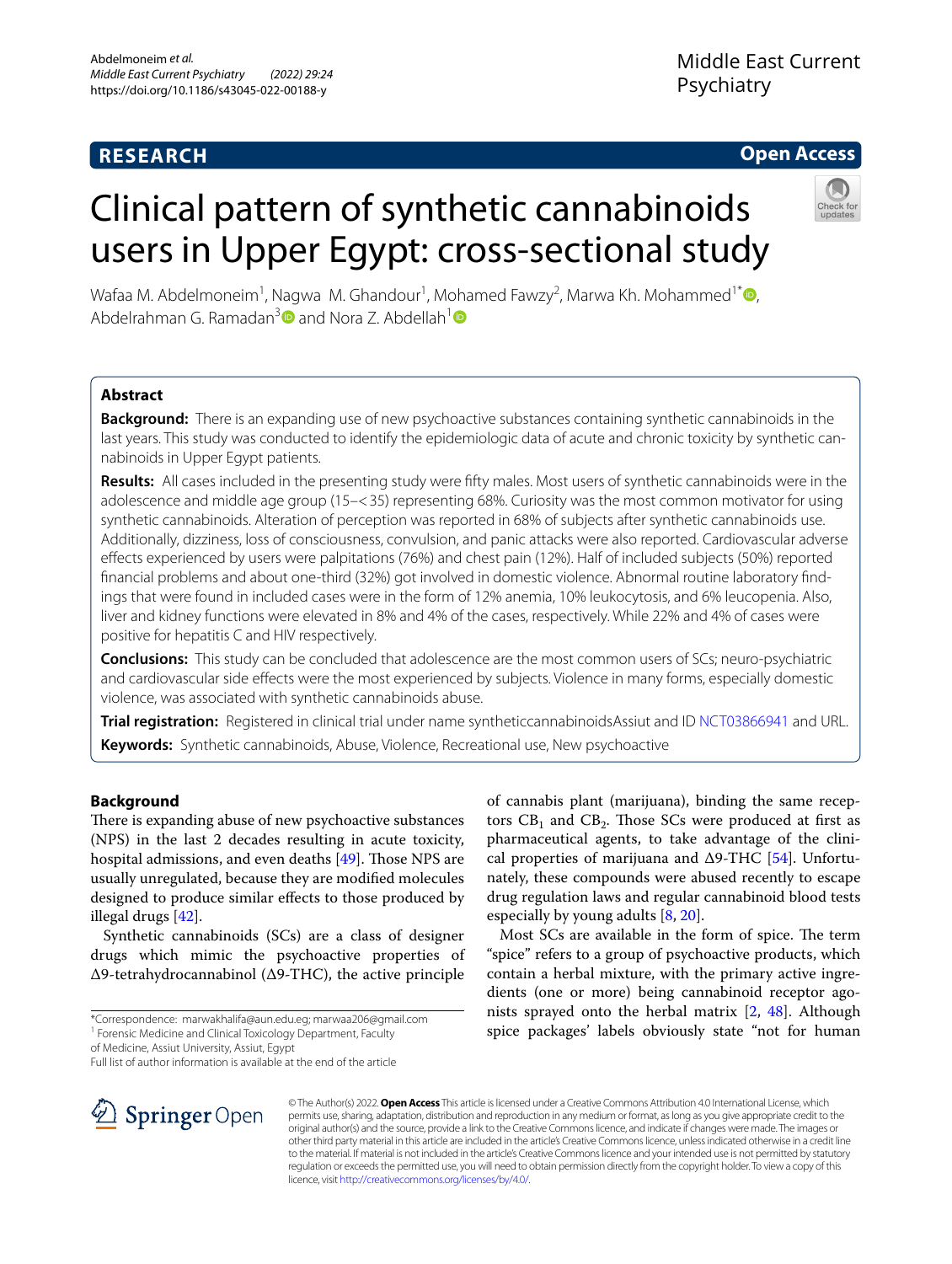utilization," or " just as aromatherapy," clinical toxicologists reported that these preparations are widely abused [[39\]](#page-10-5).

Some spice products have been reported to contain other compounds such as amides of fatty acids, vitamin E to mask detection of SCs, favors, preservatives, sympathomimetic agents such as clenbuterol, benzodiazepines such as phenazepam, o-desmethyltramadol (tramadol's active metabolite), μ-opioid receptor agonist (mitragynine), and other potent opioids (C [[2,](#page-9-1) [19](#page-10-6), [31\]](#page-10-7)).

Most SCs products on the market have never been tested in vivo, even in animal models, and only a limited knowledge can be obtained from international medical databases, so their physiologic and pharmacologic efects are unpredictable [[18\]](#page-10-8). Also, despite the growing concerns about the potential negative public health consequences of SC use, current surveillance of SC hazards is limited [\[41](#page-10-9)].

This work was conducted to

1.Evaluation of the epidemiologic data of acute and chronic toxicity by SCs in patients presenting at Assiut university hospital and Psychiatric Hospital of ministry of health using medical records and clinical examination

2.Describe the relationship between diferent types of violence and SCs abuse

## **Methods**

This is a descriptive cross-sectional study.

#### **Patients**

All eligible cases of abusers admitted to Assiut university hospital and Psychiatric Hospital of ministry of health in the period from October 2019 to January 2021 were evaluated for inclusion and exclusion criteria.

## *Inclusion criteria*

- Fifty cases with the primary diagnosis of acute or chronic SCs toxicity.
- Subjects willing and able to comply with the study procedures and provide written informed consent to participate in the study.

# *Exclusion criteria*

- Patients with a history of any chronic disease (renal, cardiac, hepatic, and autoimmune).
- Refusal to participate in the study.

A ffty male case were evaluated by detailed history and through fulflling a questionnaire of substance misuse (modifed form) [\[23\]](#page-10-10) (Appendix 1) which include:

- (1) Epidemiological data (age, sex, residence, occupation, route of abuse, cause of abuse, route of administration and smoking)
- (2) Symptoms and signs (seizures, psychosis, hallucinations).
- (3) Injuries and their relation to violence (type of wound, type of instrument, number of injuries, external or internal injuries and either assailant or victim).

#### *Method*

Investigations done for included cases:

- Liver functions (AST and ALT)
- Kidney function (urea and creatinine)
- CBC, glucose level
- Urine drug screen

#### **Statistical analysis**

Data entry and analysis carried out using SPSS version 19. Descriptive statistics were done in the form of frequencies, mean and standard deviation then analytic statistics were done as chi square, independent sample *t* test, one-way ANOVA, and correlations tests. *P* values were considered signifcant when equal to or less than 0.05.

# **Research ethics**

- (a) Reviewing the proposal was carried out before starting data collection via the Ethical Review Committee of Faculty of Medicine- Assiut university.
- (b) Privacy and confdentiality of all the data were assured.
- (c) Written consent was obtained from subjects or their caregiver (less than 18 years old) who agreed to participate in the study. Providing adequate information about participation to enable subjects to understand the consequences of participating and to reach a totally informed, considered, and willfully given decision about whether to participate, without any stress or coercion. The consent form in Arabic and English in Appendix 2.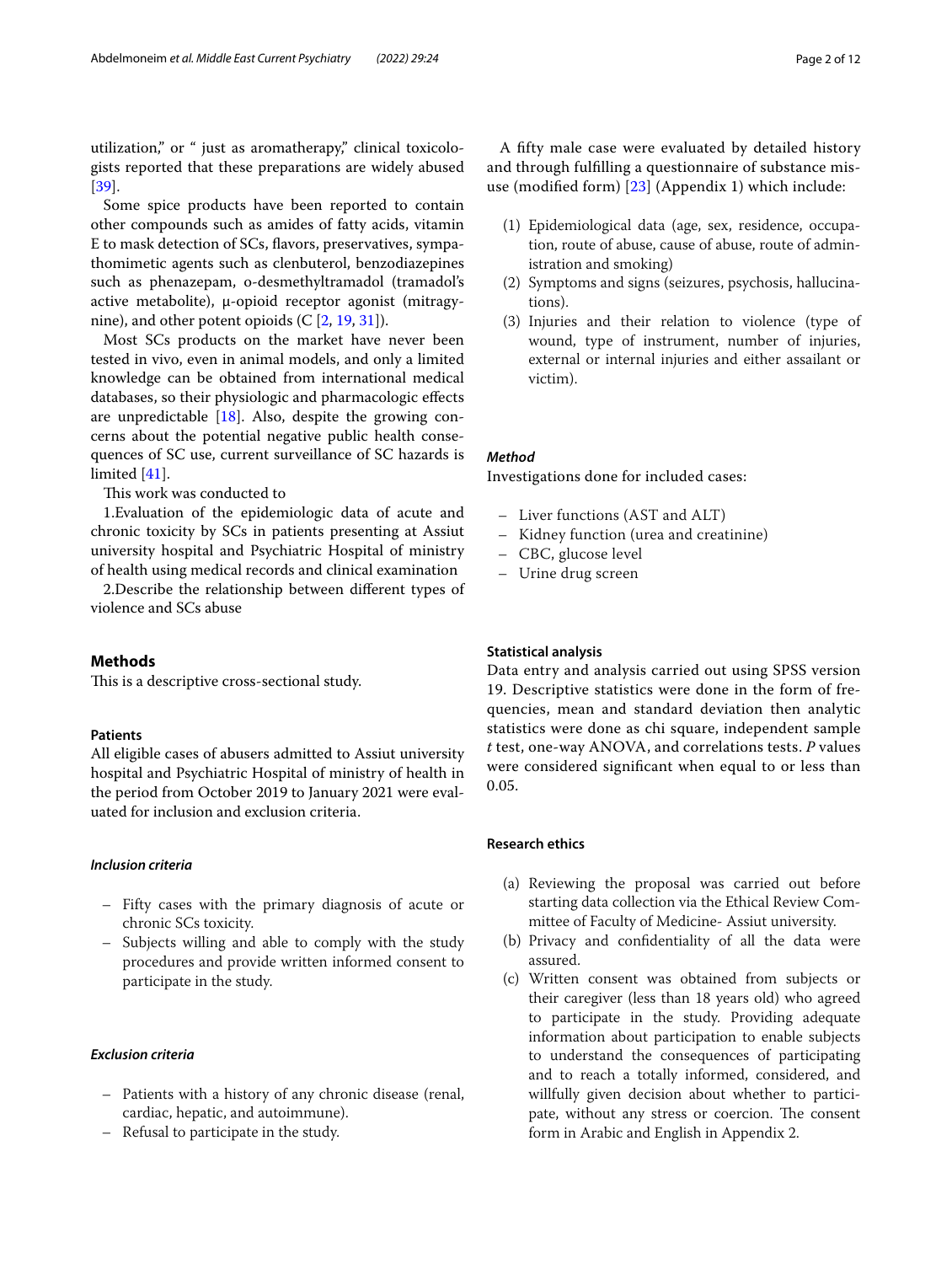## **Results**

The total number of synthetic cannabinoid users who were included in the study was ffty male cases in the period from October 2019 to January 2021 (cases admitted to Neuro-Psychiatric Assiut University hospital and Psychiatric hospital of the ministry of health in Assiut). This number of cases came in line with the decline of legally reported cases when comparing 2018 with 2019 according to the Narcotics control Bureau in Assiut Governorate. In 2018, four cases of drug trafficking were reported in the Drug Enforcement Administration (DEA) of Upper Egypt and a single case of drug trafficking reported in narcotics bureau of the security directorate in addition to 5 cases of trafficking and abuse reported in police stations. In contrast, no cases were reported in DEA, narcotics bureau or in police stations in 2019. Additionally, there was a dropout in cases in the period from 15th March to 1st September 2020 due to COVID-19 pandemic.

#### **Epidemiological characteristics**

Table [1](#page-2-0) showed age distribution among the studied abusers of synthetic cannabinoids. The age ranged from 15 to 55 years. The mean age was  $29.48 \pm 7.89$  years old. Most of the abusers were in adolescence and middle age group (15–<35) representing 68% of the studied cases, followed by the age group (35–<45) representing 28% of the studied cases. The least percentage was in the age group [[45–](#page-10-11)[55](#page-10-12)] representing only 4% of the studied cases. As regards residence distribution, 56% of the studied cases came from rural areas and 44% of them were from urban areas. Regarding occupation, 40% of abusers were merchants, while free workers represented 34% of the studied cases, followed by drivers 20% of the studied cases, and then farmers 6% of the studied cases. Nearly more than half of abusers (56%) had secondary technical education. High education (institutional), secondary-general, preparatory, primary schools, and illiteracy represented 2%, 4%, 22%, 10%, and 6% respectively. Single individuals represented 54% of abusers, while married were 40% of the studied cases, followed by divorced 6% of the studied cases. It was found that 100% of the studied subjects are smokers with the mean pack per year smoking index 27.5  $\pm$  17.7 and the mean age of starting smoking 13.8  $\pm$  2.9 years old.

#### **Abuse data**

Table [2](#page-3-0) demonstrated that 60% of the studied subjects were strox users, 34% of them were strox and voodoo users, and only 6% of them were voodoo users. Regarding the place of administering the substance, nearly two thirds (64%) of subjects reported street as place for <span id="page-2-0"></span>**Table 1** Epidemiological characteristics of the 50 studied abusers of synthetic cannabinoids

|                                                                                              | Number<br>$N = 50$ | Percentage (%) |
|----------------------------------------------------------------------------------------------|--------------------|----------------|
| Age groups                                                                                   |                    |                |
| $15 - < 25$                                                                                  | 17                 | 34%            |
| $25 - < 35$                                                                                  | 17                 | 34%            |
| $35 - 545$                                                                                   | 14                 | 28%            |
| $45 - 55$                                                                                    | $\mathfrak{D}$     | 4%             |
| Mean age of synthetic cannabinoids substance abusers in years $\pm$<br>$SD = 29.48 \pm 7.89$ |                    |                |
| Residence                                                                                    |                    |                |
| Rural                                                                                        | 28                 | 56%            |
| Urban                                                                                        | 22                 | 44%            |
| Occupation                                                                                   |                    |                |
| Merchant                                                                                     | 20                 | 40%            |
| Worker                                                                                       | 17                 | 34%            |
| Driver                                                                                       | 10                 | 20%            |
| Farmer                                                                                       | 3                  | 6%             |
| <b>Educational level</b>                                                                     |                    |                |
| Institutional                                                                                | 1                  | 2%             |
| Secondary- General                                                                           | $\mathfrak{D}$     | 4%             |
| Secondary-Technical                                                                          | 28                 | 56%            |
| Preparatory                                                                                  | 11                 | 22%            |
| Primary                                                                                      | 5                  | 10%            |
| Illiterate                                                                                   | 3                  | 6%             |
| <b>Marital status</b>                                                                        |                    |                |
| Single                                                                                       | 27                 | 54%            |
| Married                                                                                      | 20                 | 40%            |
| Divorced                                                                                     | 3                  | 6%             |
| Smoking                                                                                      |                    |                |
| Non smoker                                                                                   | 0                  | 0%             |
| Less than one pack/day                                                                       | 6                  | 12%            |
| Pack and half/day                                                                            | 18                 | 36%            |
| More than pack and half/day                                                                  | 26                 | 52%            |

Mean pack per year smoking index of studied abusers  $\pm$  SD = 27.5  $\pm$  17.7 Mean age of starting smoking in years  $\pm$  SD = 13.8  $\pm$  2.9

substance abuse. Both home and street were reported by 18% of abusers followed by home only 10% of the abusers and work 8% of the abusers. In view of the route of administration, all the studied subjects administered abused material via smoking cigarettes. Also, regarding the age of starting substance abuse and that of starting strox abuse, their mean values were 17.5  $\pm$  4.5 and 28  $\pm$ 8 years old, respectively. Multiple time users represented 64% of subjects while 36% of cases reported single time administration. Experiencing relapse in a trial to abstain was found in 10% of multiple time abusers and half of them reported the need to increase the dose to get the initial efects. Regarding motivations for using strox,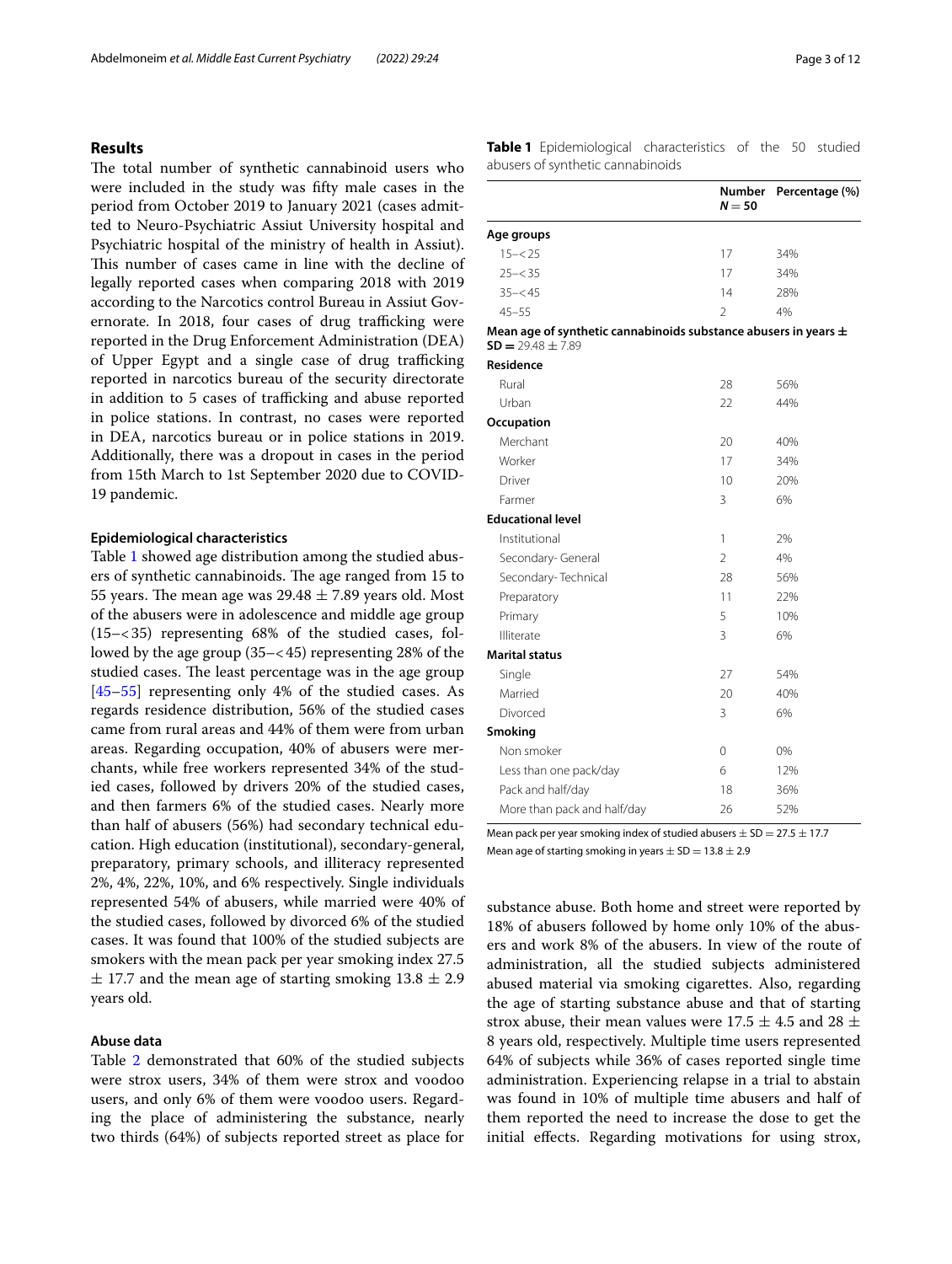#### <span id="page-3-0"></span>**Table 2** Abuse data

|                                                                                             | Number $N = 50$ | Percentage (%) |
|---------------------------------------------------------------------------------------------|-----------------|----------------|
| Name of synthetic cannabinoids abused substance                                             |                 |                |
| Strox                                                                                       | 30              | 60%            |
| Strox and voodoo                                                                            | 17              | 34%            |
| Voodoo                                                                                      | 3               | 6%             |
| <b>Place of administration</b>                                                              |                 |                |
| Street                                                                                      | 32              | 64%            |
| Home and street                                                                             | 9               | 18%            |
| Home                                                                                        | 5               | 10%            |
| Work                                                                                        | $\overline{4}$  | 8%             |
| <b>Number of uses</b>                                                                       |                 |                |
| Multiple                                                                                    | 32              | 64%            |
| Single                                                                                      | 18              | 36%            |
| Occurrence of relapses in case of multiple users ( $N = 32$ )                               |                 |                |
| <b>No</b>                                                                                   | 29              | 90%            |
| Yes                                                                                         | 3               | 10%            |
| The need to increase the dose to get the same effect in case of multiple users ( $N = 32$ ) |                 |                |
| Yes                                                                                         | 16              | 50%            |
| <b>No</b>                                                                                   | 16              | 50%            |
| Route of taking substance                                                                   |                 |                |
| Inhalational (smoking as cigarettes)                                                        | 50              | 100%           |
| <b>Cause of abuse</b>                                                                       |                 |                |
| Curiosity                                                                                   | 17              | 34%            |
| Friends                                                                                     | 16              | 32%            |
| Availability of synthetic cannabinoid                                                       | 8               | 16%            |
| Sadness                                                                                     | 6               | 12%            |
| Money shortage                                                                              |                 | 2%             |
| Increase power to work                                                                      | -1              | 2%             |
| Non availability of his usual substance                                                     | $\mathbf{1}$    | 2%             |

Mean age of starting substance abuse in years  $\pm$  SD = 17.5  $\pm$  4.5

Mean age of starting synthetic cannabinoid abuse in years  $\pm$  SD = 28  $\pm$  8

curiosity was the most reported cause 34% followed by friends' suggestion 32%. Availability of strox, sadness, money shortage, need to increase power to work, and non-availability of his usual substance represented 16%, 12%, 2%, and 2% respectively.

#### **Past medical history**

Table [3](#page-3-1) illustrated the past medical history of the included 50 abusers. Regarding previous admission to psychiatric hospitals, 28% of the patients were admitted as inpatient cases and only 4% were admitted in ICU because of drugs overdose, whereas 68% of the patients were not admitted at all. Additionally, 4% of the subjects exhibited a psychiatric illness history of depression whereas 96% of them did not experience any psychiatric illness. Moreover, family history of substance abuse was positive in 38% of the cases and was negative in the remaining 62%.

#### <span id="page-3-1"></span>**Table 3** Past medical history

|                                             | Number $N = 50$ | Percentage (%) |  |  |  |
|---------------------------------------------|-----------------|----------------|--|--|--|
| Previous admission to psychiatric hospitals |                 |                |  |  |  |
| No                                          | 34              | 68%            |  |  |  |
| Yes, as inpatient                           | 14              | 28%            |  |  |  |
| Yes, as ICU                                 | 2               | 4%             |  |  |  |
| <b>Psychiatric history</b>                  |                 |                |  |  |  |
| No                                          | 48              | 96%            |  |  |  |
| Yes                                         | 2               | 4%             |  |  |  |
| <b>Family history of abuse substances</b>   |                 |                |  |  |  |
| No                                          | 31              | 62%            |  |  |  |
| Yes                                         | 19              | 38%            |  |  |  |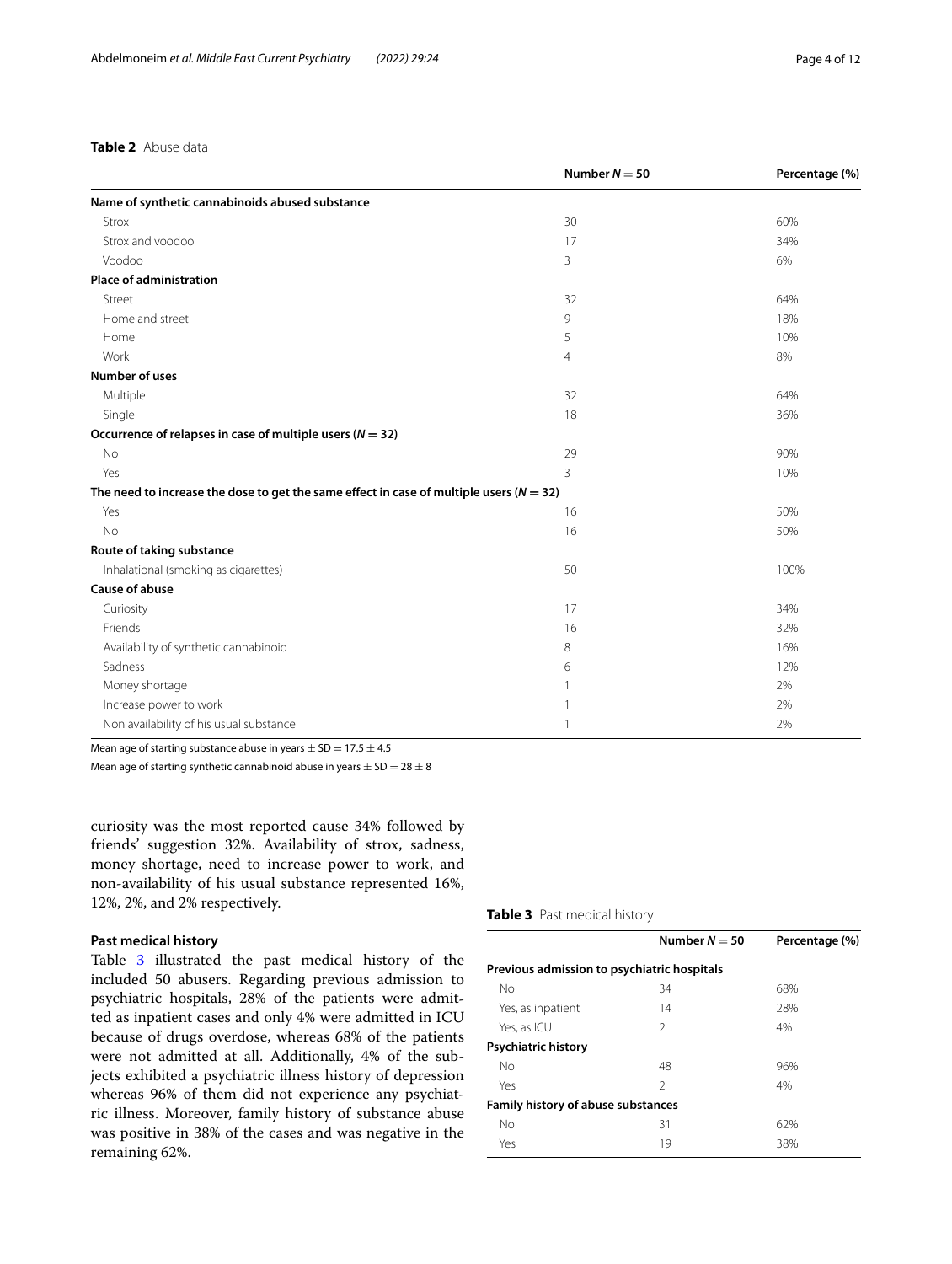## **Symptoms experienced by the included cases following SCs use**

Table [4](#page-4-0) exhibited that the mostly reported neuro-psychiatric symptom was dizziness or drowsiness since they were experienced by 68% of the included cases, followed by 62% reporting hallucinations (either visual and auditory or auditory only). While 22% of the included patients experienced headache, 8% experienced seizures and only 4% experienced agitation and irritability. Panic attacks and fear of death was reported in 26% of the included cases and psychosis was found only in one case. Cardiovascular symptoms were also of important concern where palpitations were described by 76% of the studied cases and chest pain in 12% of them. Moreover, gastrointestinal symptoms in the form of nausea and vomiting were also manifested in almost quarter (24%) of them. Finally, other symptoms in the form of blurring of vision and red eye were described by 88% of the studied cases and although 20% of included users sufered from withdrawal manifestations, 4% of the included cases did not experience any efects at all.

## **First dose and efect duration**

Table [5](#page-4-1) showed that the mean number of breaths received as a frst dose by the included abusers was 2.46  $±$  0.86 breaths and the effect duration in first exposure was  $32.9 \pm 23.8$  min. Moreover, there is a highly statistically signifcant positive correlation between number of

<span id="page-4-0"></span>

|         |  |  | Table 4 Symptoms of toxicity or withdrawal experienced after |  |
|---------|--|--|--------------------------------------------------------------|--|
| SCs use |  |  |                                                              |  |

|                                    | Number N<br>$= 50$ | Percentage (%) |
|------------------------------------|--------------------|----------------|
| Neuro-psychiatric effects          |                    |                |
| Dizziness/Drowsiness               | 34                 | 68%            |
| Headache                           | 11                 | 22%            |
| <b>Seizures</b>                    | 4                  | 8%             |
| Irritability/agitation             | $\mathcal{P}$      | 4%             |
| Auditory and visual hallucination  | 29                 | 58%            |
| <b>Auditory only hallucination</b> | $\mathfrak{D}$     | 4%             |
| Panic attack (fear of death)       | 13                 | 26%            |
| <b>Psychosis</b>                   | 1                  | 7%             |
| <b>Cardiovascular effects</b>      |                    |                |
| Palpitation                        | 38                 | 76%            |
| <b>Chest Pain</b>                  | 6                  | 12%            |
| <b>Gastrointestinal effect</b>     |                    |                |
| <b>Nausea and vomiting</b>         | 12                 | 24%            |
| Others                             |                    |                |
| <b>Blurred vision and red eye</b>  | 44                 | 88%            |
| Withdrawal manifestation           | 10                 | 20%            |
| No symptoms were experienced       | $\mathcal{P}$      | 4%             |

#### <span id="page-4-1"></span>**Table 5** First dose and effect duration

|                                                              | Mean $\pm$ SD           | P value    |
|--------------------------------------------------------------|-------------------------|------------|
| <b>First dose received (Subjective</b><br>number of breaths) | $2.46 \pm 0.86$ breaths | $0.001* >$ |
| Duration of effect in first exposure                         | $32.9 + 23.8$ min       |            |
| Maximum dose<br>$4 \pm 2.7$ cigarettes/day                   |                         |            |
| <b>Range of first dose duration: 7-90 min</b>                |                         |            |

*P* value is signifcant at ≤0.05

breaths received and the efect duration (*P* value of less than 0.001). Also, regarding the maximum number of cigarettes received per day on the long run was  $4 \pm 2.7$ .

# **History of injuries, violence, and problems associated with the drug abuse**

Table [6](#page-5-0) demonstrated that half of them included subjects (50%) reported fnancial problems and about one third (32%) got involved in domestic violence. Additionally, psychiatric problems were reported in 8% of the cases and legal problems in 6% of the cases, whereas only 4% of the cases reported health problems. Furthermore, 14 cases out of the 50 cases were involved in injurious events, half of them were victims, and the other half were assailants under the SCs infuence. On exploring the injury types as victim, they came out to be mostly cut wounds (suicidal attempts associated with impulsivity and the urge feeling that he needs to harm himself and feeling of relief after doing that) representing 86% of the total injuries and only 14% in the form of fracture and was caused by others. As regards injuries as an assailant, also cut wounds were the most common being 44% of total injuries. But lacerated wounds, frearm, stab wounds, and bruises were all inficted in an equal percent of cases representing 14% for each. There was also a legal involvement in 15 cases out of 50. The breakdown of those 15 cases came as follows: 20% of them were involved in drug dealing and became suppliers themselves, 27% of them were legally considered as assailants, 40% of them were accused of abusing, and 13% of them involved legally in both; assault and drug dealing.

#### **Urine drug screen**

Table [7](#page-5-1) illustrated the results of urine drug screening in which opioids were the more drug to be detected (30% of studied cases) followed by both cannabinoids and opiates in 18% of the cases. Furthermore, cannabinoids only were detected in 10% of the subjects and tramadol alone was detected in 12% of the subjects, yet both tramadol and opiates were detected in 4%. Another 4% of subjects were positive for mixture of drugs (cannabinoids in addition to tramadol and opiates). Lastly, 10% of the included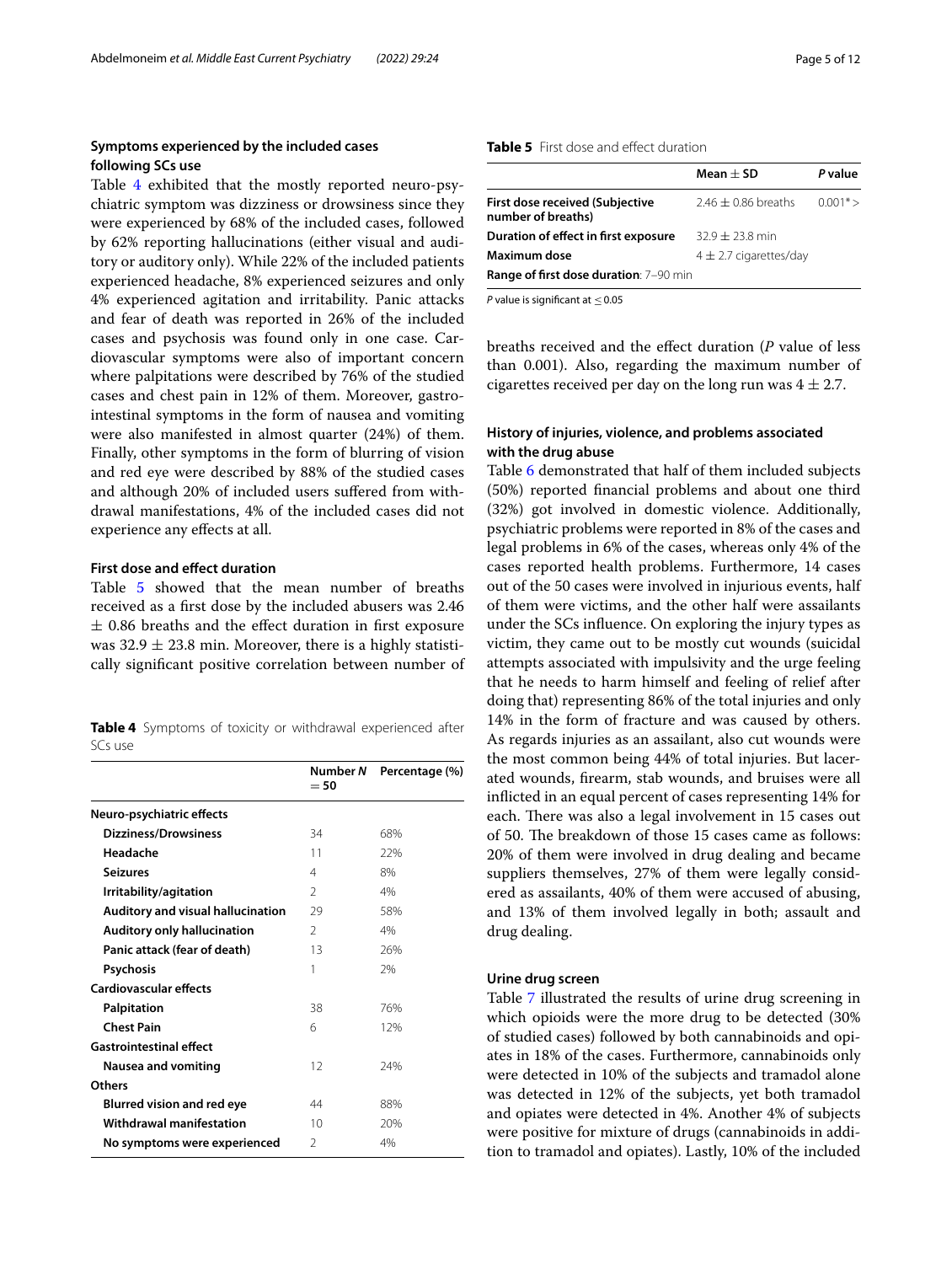|                                                                      | <b>Total number</b>   |                          | Percentage (%)            |      |
|----------------------------------------------------------------------|-----------------------|--------------------------|---------------------------|------|
| Subjective problems associated with the substance abuse ( $N = 50$ ) |                       |                          |                           |      |
| <b>Financial</b>                                                     | 25                    |                          | 50%                       |      |
| <b>Domestic violence</b>                                             | 16                    |                          | 32%                       |      |
| Psychiatric                                                          | 4                     |                          | 8%                        |      |
| Lawful                                                               | 3                     |                          | 6%                        |      |
| <b>Health</b>                                                        | 2                     |                          | 4%                        |      |
| Injuries reported by the users (N=14)                                |                       |                          |                           |      |
|                                                                      | AS a victim $(N = 7)$ |                          | As an assailant $(N = 7)$ |      |
|                                                                      | N                     | $\%$                     | $\boldsymbol{N}$          | $\%$ |
| Cut wounds                                                           | 6                     | 86%                      | 3                         | 44%  |
| Lacerated                                                            |                       | $\overline{\phantom{a}}$ |                           | 14%  |
| <b>Firearm</b>                                                       |                       |                          |                           | 14%  |
| Stab                                                                 |                       |                          |                           | 14%  |
| <b>Bruises</b>                                                       |                       |                          |                           | 14%  |
| <b>Fractures</b>                                                     |                       | 14%                      |                           |      |
| Legal causes for which abusers arrested ( $N = 15$ )                 |                       |                          |                           |      |
| Abusing                                                              | 6                     |                          | 40%                       |      |
| Assault                                                              | 4                     |                          | 27%                       |      |
| <b>Supplier</b>                                                      | 3                     |                          | 20%                       |      |
| Supplier and assault                                                 | $\overline{2}$        |                          | 13%                       |      |

<span id="page-5-0"></span>**Table 6** Injuries, violence, and problems associated with the drug abusing

#### <span id="page-5-1"></span>**Table 7** Results of urine drug screen

|                                           | <b>Number</b><br>$N = 50$ | Percentage (%) |
|-------------------------------------------|---------------------------|----------------|
| Positive samples                          | 39                        | 78%            |
| For opiates                               | 15                        | 30%            |
| For cannabinoids and opiates              | 9                         | 18%            |
| <b>For Tramadol</b>                       | 6                         | 12%            |
| For cannabinoids                          | 5                         | 10%            |
| For cannabinoids, tramadol, and opiates 2 |                           | 4%             |
| For tramadol and opiates                  | 2                         | 4%             |
| <b>Negative samples</b>                   | 5                         | 10%            |
| Not done (refusing)                       | 6                         | 12%            |

cases were negative for any dugs and the test was not conducted in 12% of cases due to their refusal.

#### **Laboratory investigations**

Table [8](#page-6-0) showed the mean values of routine investigations conducted at the time of presentation and the presented abnormality. Complete blood count (CBC) showed that the mean hemoglobin concentration in all included cases was  $14.2 \pm 1.8$  g/dl. Furthermore, on comparing individual results with the standard reference range of hemoglobin, it came out that 6 patients were considered to have anemia representing 12% of the included subjects. Also, the mean count for white blood cells was  $7.3 \pm 2.4$ 

 $\times$  10<sup>3</sup> per microliter and individual results included 5 cases (10%) with leucocytosis in addition to 3 cases (6%) with leucopenia. Additionally, mean value for platelet count was  $288 \pm 64 \times 10^3$  per microliter and none of the included cases had neither thrombocytosis nor thrombocytopenia. Moreover, liver enzymes were abnormally elevated in 4 cases representing 8% and the mean value for ALT was 29.8  $\pm$  26.5 and for AST was 33.1  $\pm$  32.2 IU/L. Renal functions were estimated through measuring urea and creatinine levels and their mean concentrations were  $14.5 \pm 6.4$  and  $73.6 \pm 27.4$  mg/dl respectively, which were abnormal in only 2 cases representing 4%. Blood glucose levels were also measured and exhibited no abnormalities with mean concentration of  $5.1 \pm 0.8$  mmol/l. Furthermore, on exploring the serology result, 22% had hepatitis C virus and 4% had HIV.

#### **Discussion**

SCs abuse has gained great concern due to its increasing popularity and lack of awareness of its hazards as it is regarded by abusers as a natural plant owing to its appearance. Furthermore, insufficient information is known about the long-term consequences of chronic SCs misuse [[9\]](#page-10-13).

The present descriptive study was conducted from October 2019 to January 2021, and it aimed at evaluation of the epidemiologic data of acute and chronic toxicity by SCs in patients presenting at Assiut university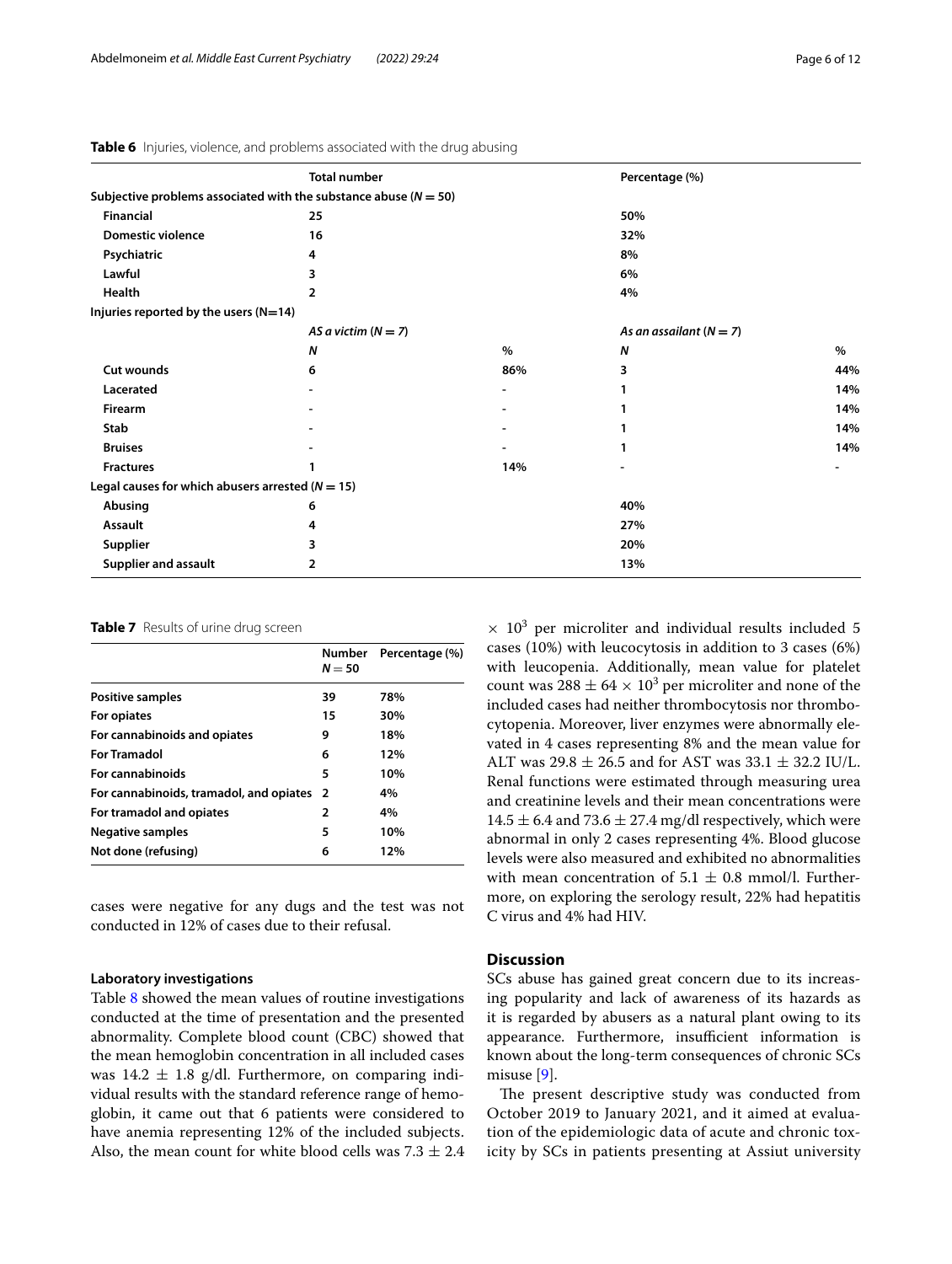<span id="page-6-0"></span>

|                                                                | $Mean + SD$            |            |
|----------------------------------------------------------------|------------------------|------------|
| <b>Complete Blood Count (CBC)</b>                              |                        |            |
| Hemoglobin (g/dl)                                              | $14.2 \pm 1.8$         |            |
| White blood cells (/µL)                                        | $73 + 24 \times 10^3$  |            |
| Platelets (/µl)                                                | $788 + 64 \times 10^3$ |            |
| <b>Liver function</b>                                          |                        |            |
| ALT (IU/L)<br>Normal range (7-56 IU/L)                         | $29.8 + 26.5$          |            |
| AST (IU/L)<br>Normal range (5-40 IU/L)                         | $33.1 + 32.2$          |            |
| <b>Renal function</b>                                          |                        |            |
| Urea (mg/dl)<br>Normal range (5-20 mg/dl)                      | $14.5 + 6.4$           |            |
| Creatinine (µmol/L)<br>Normal range (60 to 110 µmol/L)         | $73.6 + 27.4$          |            |
| Glucose                                                        |                        |            |
| Random Blood glucose (mmol/l)<br>Normal range (3.9-5.6 mmol/l) | $51 + 08$              |            |
| Abnormality                                                    | Number of cases        | Percentage |
| <b>Cases with anemia</b>                                       | 6                      | 12%        |
| <b>Cases with leucocytosis</b>                                 | 5                      | 10%        |
| <b>Cases with leukopenia</b>                                   | 3                      | 6%         |
| <b>Cases with elevated liver func-</b><br>tion                 | 4                      | 8%         |
| <b>Cases with elevated Kidney</b><br>function                  | $\mathfrak{D}$         | 4%         |
| Serology                                                       |                        |            |
| <b>Positive Hepatitis C</b>                                    | 11                     | 22%        |
| <b>Positive HIV</b>                                            | $\mathfrak{D}$         | 4%         |

hospital and Psychiatric Hospital of ministry of health using medical records and clinical examination to assess the personal experiences and how the participants interpret their experience with SCs use. Also, to describe relationship between diferent types of violence and SCs abuse.

Regarding the epidemiological data, the current study showed that most users of synthetic cannabinoids were in the adolescence and middle age group  $(15 - < 35)$  representing 68% of the studied cases, and this in accordance with surveys of substance use in USA where it has found that SCs use is more concentrated in adults aged (19–28 years) [[27\]](#page-10-14) and as well with the fnding of Loef-fler et al. [[29\]](#page-10-15) who reported that abuse of SCs tended to peak in the adolescence (late teens and early twenties). All cases included in the presenting study were males and this comes in agreement with the results of [[5,](#page-9-2) [53](#page-10-16)]. This can be explained here by fear from addiction stigma especially with females in our society. Most of the abusers in this study had 12 or less years of education and this is the same found in the study of Cohen et al. [[13\]](#page-10-17) where SC users had fewer years of study than others users.

All the included subjects in the current study were smokers. Cohen et al. [[13](#page-10-17)] explained that early onset of smoking cigarettes is usually associated with high incidence of substance abuse. Also, Palamar and Acosta [[37](#page-10-20)] and Clayton et al. [\[12](#page-10-21)] reported signifcant association between smoking regularly and using SCs.

Among the studied SCs users, it was found that multiple time users represented 63% of them. Multiple users used SCs as a replacement or substitute for another substance because of its unavailability or its price. This comes with agreement with Baggio et al. [[4\]](#page-9-3) in the survey of Swedish military recruits which revealed that SCs use tends to be unmaintained. Frequency of use appears to be restricted to a few numbers of times. Rather than being used on a long-term basis. In the existing study, participants reported that the cause of discontinuation is that their regular substance produces more powerful and longer efect, others reported the undesired efect (fear of death and panic attack). The fact that mentioned by those users is that their own experience of natural cannabis seems to be preferred to SC in terms of both more positive efects and less negative efects, which may interpret why SC is only tried a few times then discontinued.

According to the route of administration of SCs, all cases in the current study were rolling a drug into a joint using unknown dose for smoking. This was agreed with the studies done in the USA, the UK, Australia, and Canada [[3,](#page-9-4) [32](#page-10-22)]. SCs are consumed typically as cannabis products as both are not ruined by the heat generated within the cigarette. As regards the place of administering the substance, nearly two-thirds (64% of the studied group) take it in the street followed by (18%) of them taking it at home and in street, and 10%, 8% of the cases at home only and at work, respectively. However, in the study conducted by Maxwell [[32\]](#page-10-22), it was demonstrated that the exposure sites were in the patient's home or another residence (unknown location and in a public area).

In the current study regarding the cause of abuse, curiosity was the most motivation for users to try SCs followed by friends. The same was found by Goode and Ben-Yehuda  $[21]$  $[21]$  and Loeffler et al.  $[29]$  $[29]$  $[29]$  who reported that curiosity was responsible for the spread of most other illicit drugs like marijuana in the 1930s, to lysergic acid diethylamide and glue-snifng in the 1960s, phencyclidine in the 1970s, cocaine in the 1980s, and, most recently, methamphetamine, ecstasy, and other street drugs. Additionally, non-availability of the usual abuse substance and cost in addition to friends were reported as other motives for the use of SCs in the studies of Werse et al.  $[57]$  $[57]$  $[57]$ , Barratt et al.  $[5]$  $[5]$ , and Wagner et al.  $[55]$  $[55]$ .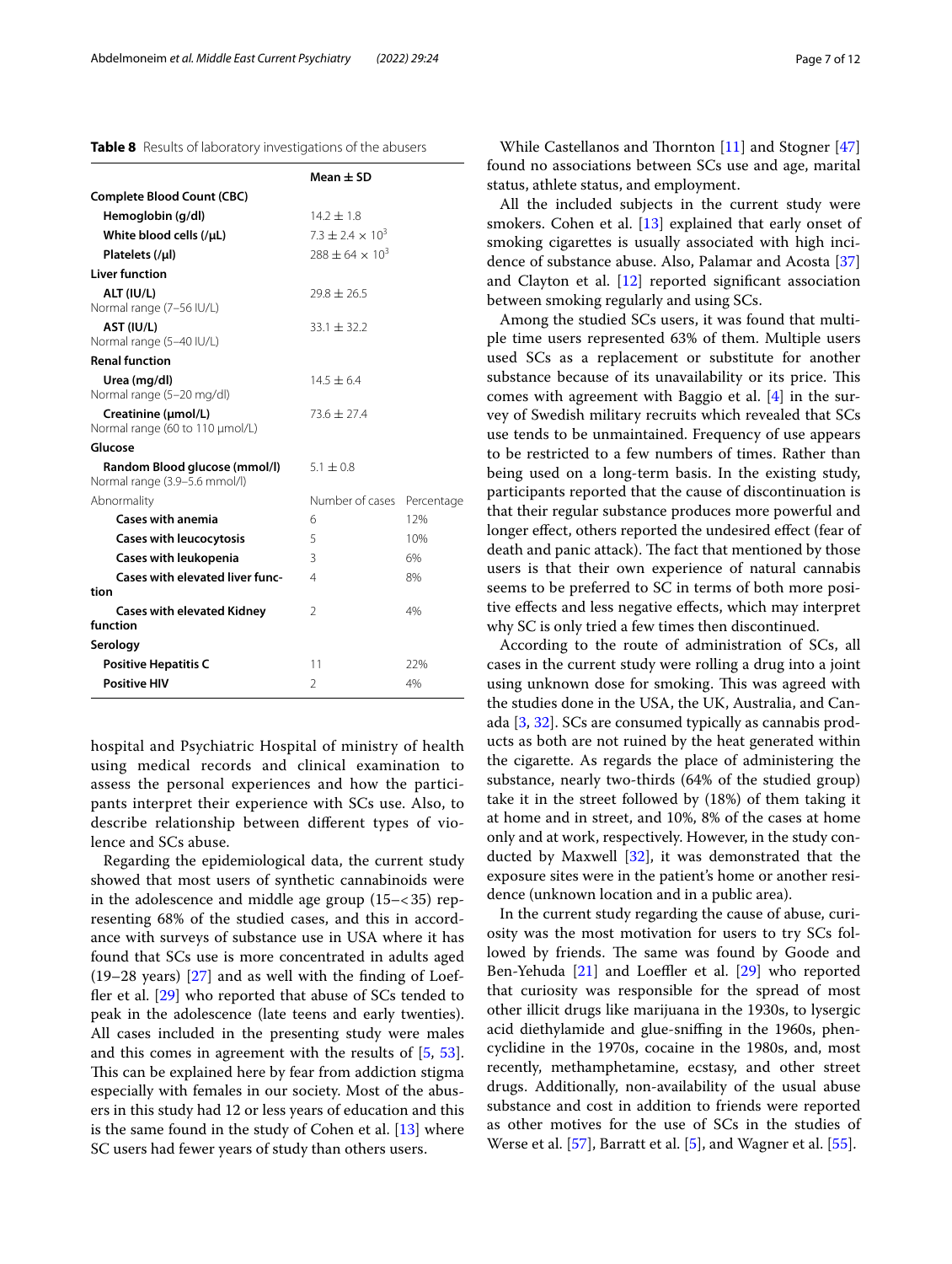was  $17.5 \pm 4.5$  years (adolescence) and this was associated with starting to use SCs at  $28 \pm 8$  years of age. Clayton et al. [\[12](#page-10-21)] suggested that early onset of addiction is associated with multiple drugs abusing and reported that early marijuana might be a risk factor for subsequent SCs use. Marijuana is usually described as being the gateway for other drug abuse [\[45](#page-10-11), [51](#page-10-24)].

Half of multiple users of SCs in the current study experienced the need to increase the initial dose to get the same primary effect (tolerance). This was in agreement with many studies of Vandrey et al. [[53\]](#page-10-16), Panlilio et al. [[38\]](#page-10-25), and van Amsterdam et al. [\[50\]](#page-10-26) reported the rapid development of tolerance with using SCs. In the existing study, regarding relapse following trials to discontinue using SCs, this was observed in only 10% of multiple users with mild withdrawal symptoms which was resolved by using cannabis or more addictive substances like opioids or heroin. Most commonly described withdrawal manifestations were headache, fatigue, insomnia, anxiety, loss of appetite, and aggressiveness. Withdrawal symptoms after cessation of SCs use were also described by  $[9, 46]$  $[9, 46]$  $[9, 46]$  $[9, 46]$ . The presence of withdrawal syndrome associated with SCs may lead users to seek more addictive substances as what was found in the current study.

Considering past medical history, it was important to exclude the presence of a previous psychiatric history of the cases to detect the psychiatric efects of SCs. In the present study, psychiatric illness history was exhibited in 4% of the subjects, whereas 96% did not experience any psychiatric illness. However, admission of the cases to psychiatric hospitals was to manage addiction and not to treat psychiatric disorders.

In the context of family history of addiction, it was positive in 28% of the cases mostly for cannabis and was negative in the remaining 62%. Family history became an important factor to evaluate in substance misuse as it was found that it infuences the outcome of the cases as patients with positive family history are associated with more incidence of comorbid psychiatric disorders, comorbid substance dependencies, severe antisocial behavior, and greater medical problems than those with no family history [[14](#page-10-28)].

Concerning the symptoms experienced in the included cases following SCs abuse, most SCs are extraordinarily potent and efective, as a result of the full agonism of the cannabinoid receptors  $(CB<sub>1</sub>$  and  $CB<sub>2</sub>$ ) [\[56](#page-11-1)]. However, SCs may bind with non-cannabinoid receptor directly, such as the vanilloid type1 receptor (TRPV1) [[17](#page-10-29)], or by forming heterodimers between  $CB_1$  receptors and  $D_2$  dopamine, μ-opioid, or orexin-1 receptors  $[26, 34]$  $[26, 34]$  $[26, 34]$  $[26, 34]$ . The clinical effects of SCs might be quite unpredictable, even among subjects who have smoked the same batch of  $SCs$  [\[28](#page-10-32)]. The neuropsychiatric manifestations may be explained mostly as being a result of an imbalance of a number of neurotransmitter pathways and receptors. Being a highly lipophilic compound and crossing the blood-brain-barrier easily [[16\]](#page-10-33).

Results obtained in this study revealed that the neuropsychiatric efects experienced after SCs smoking, alteration in perception was reported by 66% of abusers. This included dissociation from reality, auditory, visual hallucinations, hyperactive thoughts, and irritability. This agreed with Bonaccorso et al.  $[6]$  $[6]$  $[6]$ , who stated the psychoactive efects produced by high doses of SCs. In the study done by Castellanos et al. [\[10](#page-10-34)], it showed that hallucinations are fve times more common to develop after consuming SCs as compared to cannabis. Additionally, dizziness or drowsiness were among the most reported CNS symptoms among users (68%). Passing out and losing consciousness were also observed. Others suffered convulsion and fell on the foor prior to blackouts (8%). Users stated having panic attacks related to the use of SCs then eventually passed out  $(26%)$ . This comes in agreement with the fnding of Schifano et al. [\[43\]](#page-10-35) who reported panic attacks; thought disorganization, and agitated/excited delirium. Headache as well was described by some users after being waken up the next day of using the SCs (22%). Acute severe psychosis with delusion of grandiosity, which developed after a multiple use of SCs (third dose) utilization was found in one patient, lasted for several days, and needed hospital admission.

The major cardiovascular adverse effects experienced by abusers were palpitations (76%) and chest pain (12%). Gastrointestinal adverse efects experienced by abusers included general gastrointestinal irritations, with nausea, and vomiting (24%). This is different from the supposed action of cannabinoids as anti-emetic drugs. Opposite to the presenting fnding, the most reported side efect was cardiovascular in the form of tachycardia and this is also observed in the study of Maxwell [\[32\]](#page-10-22). Controversies to these results Abass et al. [\[1](#page-9-6)] showed that the most reported efect with the use of voodoo (other commonly used synthetic cannabinoid) was the neuropsychiatric in the form of hallucination and gastrointestinal in the form of nausea and vomiting.

Withdrawal symptoms experienced by users in the presenting results after discontinuing SCs included anxiety, myalgia, insomnia, nausea, diarrhea, and irritability (20%). This was agreed with Macfarlane and Christie  $[30]$  $[30]$  $[30]$ who described these withdrawal symptoms and assisted the need for detoxifcation of the SCs users with similar symptoms as present in the current study with the addition of tachycardia and tremors.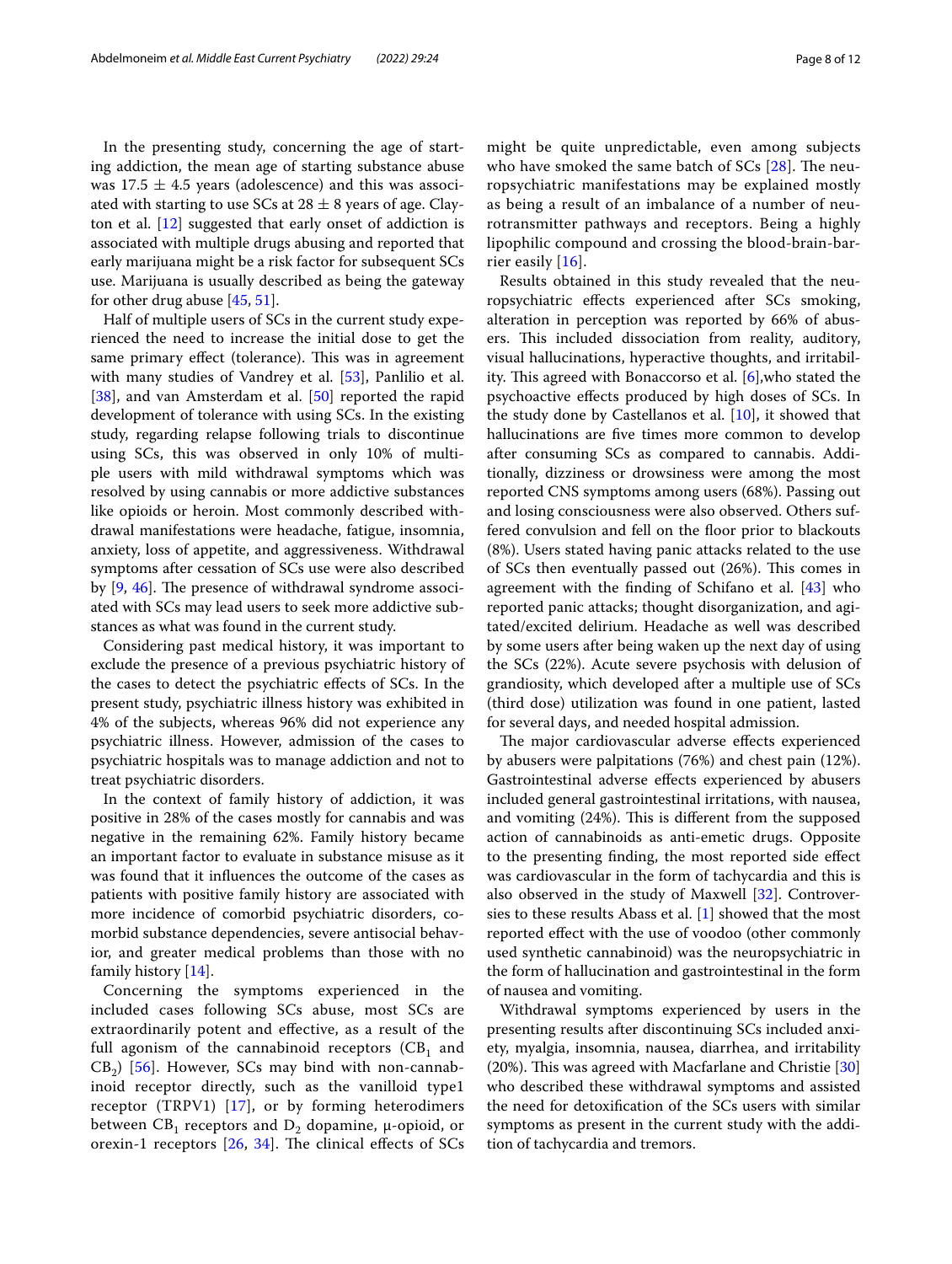The different symptoms observed after synthetic cannabinoids consumption are related to the distribution of  $CB<sub>1</sub>$  receptors in the central and peripheral neurological system. Thus,  $CB_1$  receptors are abundant in areas associated with afective regulation (e.g., amygdala, ventral tegmental area, nucleus accumbens), and cognitive and memory functions (e.g., hippocampus, neocortex).  $CB_1$ receptors are also found in the brain stem, and their activation may be the cause of synthetic cannabis' cardiovascular, respiratory, and emetic efects [\[24](#page-10-37), [52\]](#page-10-38).

As regarding frst dose and efect duration, the participant cases reported duration of efect range from 7 to 90 min in their frst use and this was subjective estimation, as well this was positively correlated to the dose received by them quantifed by number of breaths or cigarettes (they could not assess the grams used). The reported range of efect in the study of Assi et al. [[3\]](#page-9-4) after smoking SCs was from 2 to 270 min. They also reported their need to increase the dose to obtain the same efect with the repeated use with the maximum of  $4 \pm 2.7$  cigarettes/day although the first dose mean was only 2.46  $\pm$  0.86 breaths with difficulty to even finish one cigarette described by all included users.

In the context of injuries and violence, fourteen cases out of the 50 cases were involved in injurious events, half of them were victims, and the other half were assailants under the SCs infuence. On exploring the injury types, they were mostly cut wounds representing 65% of the total injuries. Also, (32% of studied cases) got involved in domestic violence. There was also a legal involvement in 15 cases out of 50 as follows: 40% were accused of abusing, 20% of them were involved in drug dealing and became suppliers themselves, 27% were legally considered as assailants, and 13% were involved legally in both; assault and drug dealing. The higher prevalence of psychotic symptoms, such as agitation and aggression among SC users, is an important factor. Moreover, hallucinations that were described by many SCs users also added to the violence acts observed in these cases. So, synthetic cannabinoids are thought to be linked to concerns such as aggression, self-harm, suicide, and mental illness  $([40])$  $([40])$  $([40])$ . The marked risk of psychopathological problems and accompanying violence occurrence that is usually associated with drug abuse is generally attributed to the imbalance of some neurotransmitter pathways and receptors [[44](#page-10-40)].

This coincides with the study of Clayton et al.  $[12]$  $[12]$ , who showed that sexual violence, harming someone with a weapon, physical fghting, and carrying a weapon were all more common among SCs users. Also, Ralphs et al. [[40](#page-10-39)] correlated the sharp increase in serious violence, selfharm, and suicide in England and Wiles' prisons to the increased consumption of SCs.

SCs users included in the present study tended mostly to be poly-drug users. This is in agreement with Stogner [[47](#page-10-19)] results who found that mostly all synthetic cannabinoid users have as well used tobacco, alcohol, and cannabis. Also, they used a broad variety of substances including opioids, heroin, tramadol, and benzodiazepines. Assi et al. [[3\]](#page-9-4) mentioned combinations to SCs ranged from two to fve substances to enhance the psychedelic efects, extend the duration of efects, or resist the impulse to re-dose. Users of SCs, compared with subjects had never used SCs, had a signifcantly higher prevalence of using heroin, prescription opioids/sedatives, amphetamines or ecstasy, natural cannabis, hallucinogens, inhalants, and tobacco [[7\]](#page-9-7).

Users of SCs typically have a history of cannabis use in the study of Hu et al. [\[25](#page-10-41)] or actually most studies do fnd high rates of overlap between the two substances  $[5, 12, 59]$  $[5, 12, 59]$  $[5, 12, 59]$  $[5, 12, 59]$  $[5, 12, 59]$  $[5, 12, 59]$  $[5, 12, 59]$ . That is confirming the possibility that marijuana usage may have been a risk factor for later synthetic cannabinoid use within the study population. Indeed, researchers usually have described marijuana usage as a risk factor for later use of other illicit drugs [\[33](#page-10-42), [45](#page-10-11)]. Thus, preventing marijuana usage, especially among young teenagers, may have an impact on the reduction of synthetic cannabinoids usage. The exact doses and efects of such combinations makes interpretation of the pharmacological and toxicological efects of these substances very difficult. Additionally, the incidence of seeking emergency treatment after SCs use increased in cases who took other substances with SCs, especially alcohol [[58\]](#page-11-3).

Laboratory routine investigations done at time of presentation revealed that abnormal routine laboratory fndings were found in included cases in the form of 12% of studied cases anemia, 10% of studied cases leucocytosis, and 6% of studied cases leucopenia. Anemia is a frequent nutritional problem seen in substance use as they are not usually concerned about their nutrition and diet. Guzel et al. [[22](#page-10-43)] illustrated the efect of SCs on iron metabolism resulting in subclinical anemia in SCs users. While leucopenia may be explained by immune system activation through the stimulation of CB2 receptors which are known to be activated more by SCs than cannabis. However, it is worth noting that there are many forms of synthetic cannabinoids and each may have diferent efects on CB receptors that may potentially interfere with hematological results [\[35\]](#page-10-44).

Also, liver and kidney functions were elevated in 8% and 4% of the cases, respectively. Elevated liver enzymes may correspond with the presence of 22% of cases with positive serology for hepatitis C or being afected by SCs. Finally, 4% of participants were positive for HIV. Müller et al. [\[36\]](#page-10-45) demonstrated elevation of hepatic and renal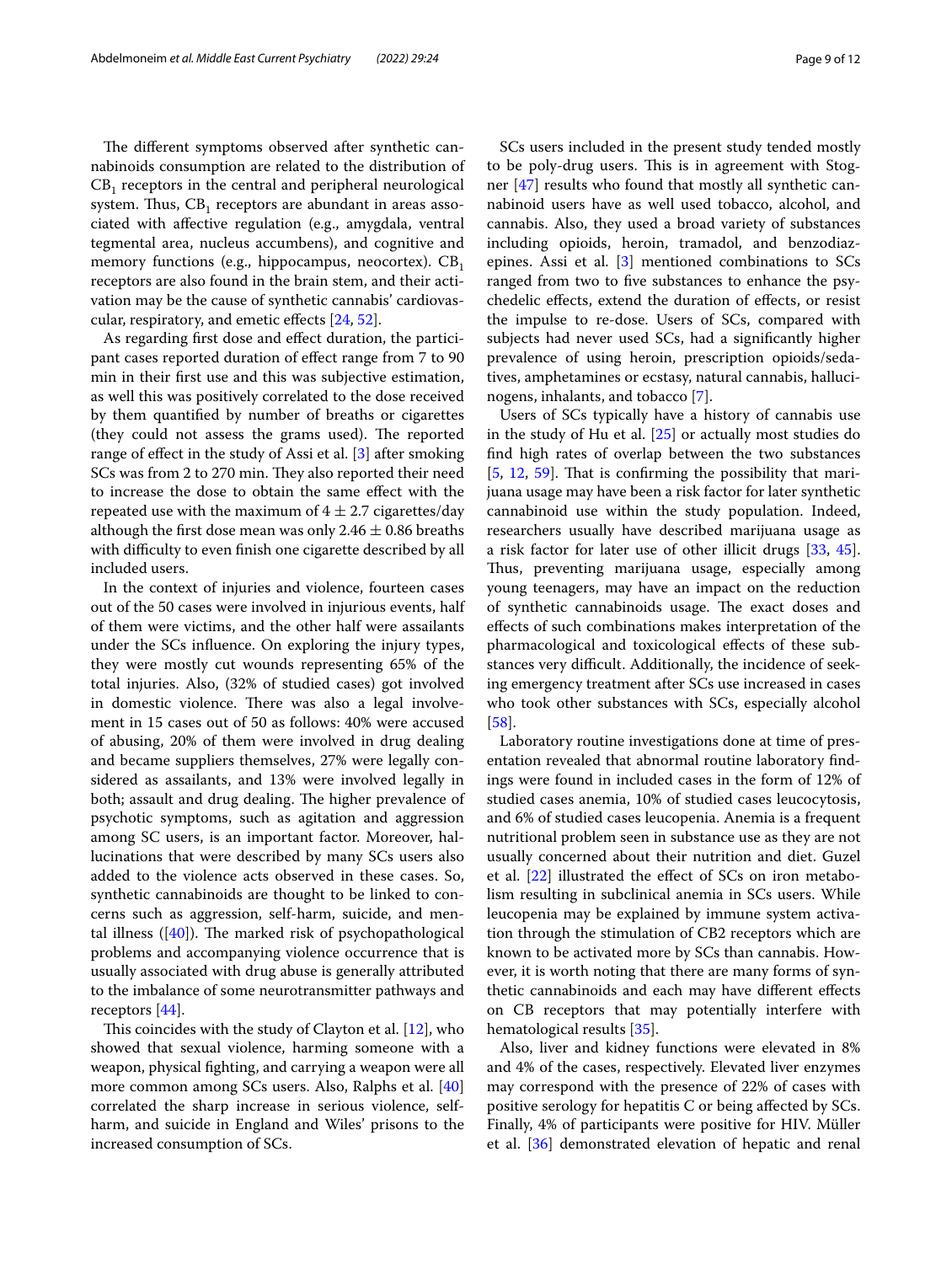function in association with SCs use. However, the study of Abass et al. [[1\]](#page-9-6) found that there was not statistically signifcant diference in liver and kidney function tests between the SCs users. Positive serology is more associated with the injection of substances, so the incidence concluded in the presenting study related with the couse of other injecting substances. This coincides with Dagli [[15\]](#page-10-46)'s screening of hepatitis and HIV viruses among users in an alcohol and drug addiction treatment center, as they noticed that infected patients were signifcantly higher in the persons who used opiates than other substance included SCs. He also reported zero cases of infection with the patient used SCs as the frst drug.

# **Conclusions**

There is rapid development and wide range of new psychoactive compounds including synthetic cannabinoids. The illegally available products have different unknown ingredients. Thus, leading to unpredictability of experienced symptoms and clinical presentation. Clinicians should suspect synthetic cannabinoid usage in patients who have had a change in mental status without an apparent cause. Moreover, the abuse of these synthetic cannabinoids was associated with multiple neuro-psychiatric and physical disorders that are hazardous to the abusers and their surroundings. Its use could also contribute to violence and abnormal behavior in relation to hallucination with its catastrophic social consequences. Moreover, the incidence of these disorders was more than that of natural cannabis.

#### **Limitations of the study**

- As there was no way to authenticate the subjective experience of users, the current research administers information on SCs as described from people who experienced them. Lived experiences, on the other hand, are critical in the creation of clinical guidance.
- The total number of cases was low, and cases were multiple drug users.
- The effects of SCs will be related to their constituent components, which vary between diferent SCs.
- The difficulty in estimating the exact dose received by participants.

#### **Abbreviations**

NPS: New psychoactive substance; SCs: Synthetic cannabinoids; Δ9-THC: Δ9-tetrahydrocannabinol; CB<sub>1</sub>: Cannabinoid 1 receptor; CB<sub>2</sub>: Cannabinoid 2 receptor; DEA: Drug Enforcement Administration; CBC: Complete blood count.

#### **Acknowledgments**

Not applicable.

#### **Authors' contributions**

All the authors contributed to the manuscript as follows: WMA: conceived the idea of the study, supervising the participation in the research items and revising all writing steps. GN, NZA, and MF: designed the study methods, register the study protocol at the clinical trial registration site, writing the manuscript, and the discussion section. MKM: designed the protocol, and obtained ethical approval from the Ethical Committee, collected data and analyze them, writing the manuscript and discussion sections and arrange the reference on endnote program. AGR: writing the manuscript and discussion sections. All authors commented on previous versions of the manuscript. All authors read and approved the fnal manuscript.

#### No funding was received for conducting this study.

**Funding**

#### **Availability of data and materials**

The datasets used and/or analyzed during the current study are available from the corresponding author on reasonable request.

#### **Declarations**

#### **Ethics approval and consent to participate**

Approval of the ethical committee of faculty of medicine–Assiut university was obtained before starting the study. Informed consent was obtained from all patients for being included in the study.

#### **Consent for publication**

Not applicable.

#### **Competing interests**

The authors declare no competing interests.

#### **Author details**

<sup>1</sup> Forensic Medicine and Clinical Toxicology Department, Faculty of Medicine, Assiut University, Assiut, Egypt. <sup>2</sup> Neurology and Psychiatry Department, Faculty of Medicine, Assiut University, Assiut, Egypt. <sup>3</sup> Assiut University Hospital, Assiut, Egypt.

Received: 18 January 2022 Accepted: 4 March 2022

#### **References**

- <span id="page-9-6"></span>1. Abass M, Hassan M, Abd Elhaleem M, Abd Elaziz H, Abd-Allah R (2017) Acute toxicity of a novel class of hallucinogen. Ain Shams J Forensic Med Clin Toxicol 28(1):62–73
- <span id="page-9-1"></span>2. Ashton JC (2012) Synthetic cannabinoids as drugs of abuse. Curr Drug Abuse Rev 5(2):158–168.<https://doi.org/10.2174/1874473711205020158>
- <span id="page-9-4"></span>3. Assi S, Marshall D, Bersani FS, Corazza O (2020) Uses, efects and toxicity of synthetic cannabinoids from the perspective of people with lived experiences. J Psychoactive Drugs 52(3):237–247. [https://doi.org/10.](https://doi.org/10.1080/02791072.2020.1723748) [1080/02791072.2020.1723748](https://doi.org/10.1080/02791072.2020.1723748)
- <span id="page-9-3"></span>4. Baggio S, Studer J, Mohler-Kuo M, Daeppen JB, Gmel G (2013) Profles of drug users in Switzerland and efects of early-onset intensive use of alcohol, tobacco and cannabis on other illicit drug use. Swiss Med Wkly 5(143):w13805.<https://doi.org/10.4414/smw.2013.13805>
- <span id="page-9-2"></span>5. Barratt MJ, Cakic V, Lenton S (2013) Patterns of synthetic cannabinoid use in A ustralia. Drug Alcohol Rev 32(2):141–146
- <span id="page-9-5"></span>6. Bonaccorso S, Metastasio A, Ricciardi A, Stewart N, Jamal L, Rujully N-U-D et al (2018) Synthetic cannabinoid use in a case series of patients with psychosis presenting to acute psychiatric settings: clinical presentation and management issues. Brain Sci 8(7):133. [https://doi.org/10.3390/brain](https://doi.org/10.3390/brainsci8070133) [sci8070133](https://doi.org/10.3390/brainsci8070133)
- <span id="page-9-7"></span>7. Bonar EE, Ashrafoun L, Ilgen MA (2014) Synthetic cannabinoid use among patients in residential substance use disorder treatment: prevalence, motives, and correlates. Drug Alcohol Depend 1(143):268–271. <https://doi.org/10.1016/j.drugalcdep.2014.07.009>
- <span id="page-9-0"></span>8. Canazza I, Ossato A, Vincenzi F, Gregori A, Di Rosa, Nigro F, Rimessi A, Pinton P, et., al. (2017) Pharmaco-toxicological effects of the novel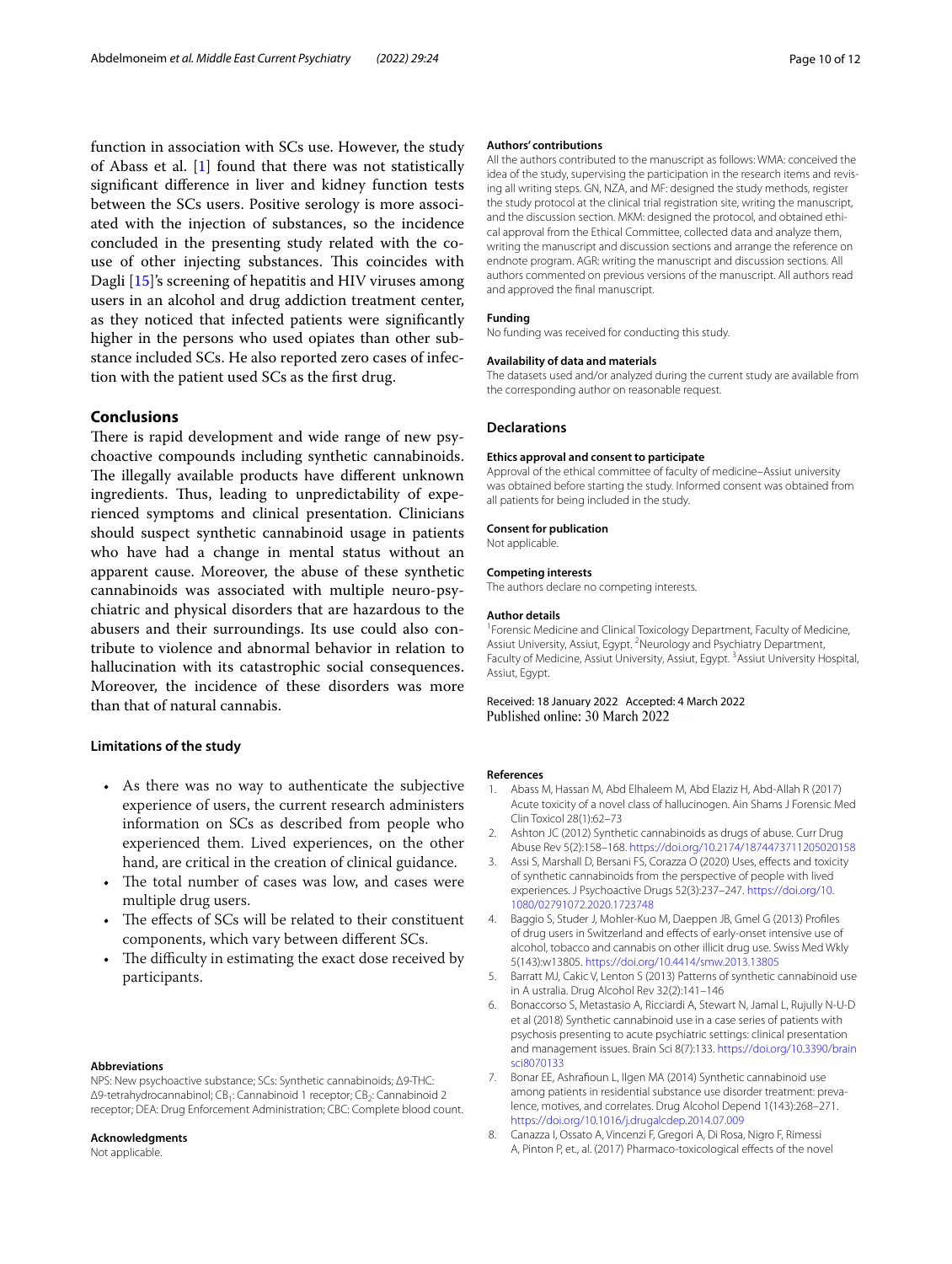third-generation fuorinate synthetic cannabinoids, 5F-ADBINACA, AB-FUBINACA, and STS-135 in mice. In vitro and in vivo studies. Hum Psychopharmacol Clin Exp 32(3):e2601. <https://doi.org/10.1002/hup.2601>

- <span id="page-10-13"></span>9. Castaneto MS, Gorelick DA, Desrosiers NA, Hartman RL, Pirard S, Huestis MA (2014) Synthetic cannabinoids: epidemiology, pharmacodynamics, and clinical implications. Drug Alcohol Depend 1(144):12–41. [https://doi.](https://doi.org/10.1016/j.drugalcdep.2014.08.005) [org/10.1016/j.drugalcdep.2014.08.005](https://doi.org/10.1016/j.drugalcdep.2014.08.005)
- <span id="page-10-34"></span>10. Castellanos D, Singh S, Thornton G, Avila M, Moreno A (2011) Synthetic cannabinoid use: a case series of adolescents. J Adolesc Health 49(4):347–349. <https://doi.org/10.1016/j.jadohealth.2011.08.002>
- <span id="page-10-18"></span>11. Castellanos D, Thornton G (2012) Synthetic cannabinoid use: recognition and management. J Psychiatr Pract 18(2):86–93. [https://doi.org/10.1097/](https://doi.org/10.1097/01.pra.0000413274.09305.9c) [01.pra.0000413274.09305.9c](https://doi.org/10.1097/01.pra.0000413274.09305.9c)
- <span id="page-10-21"></span>12. Clayton HB, Lowry R, Ashley C, Wolkin A, Grant AMJP (2017) Health risk behaviors with synthetic cannabinoids versus marijuana. Pediatr. 139(4):e20162675.<https://doi.org/10.1542/peds.2016-2675>
- <span id="page-10-17"></span>13. Cohen K, Kapitány-Fövény M, Mama Y, Arieli M, Rosca P, Demetrovics Z, Weinstein AJP (2017) The effects of synthetic cannabinoids on executive function. Psychopharmacology 234(7):1121–1134. [https://doi.org/10.](https://doi.org/10.1007/s00213-017-4546-4) [1007/s00213-017-4546-4](https://doi.org/10.1007/s00213-017-4546-4)
- <span id="page-10-28"></span>14. Coviello DM, Alterman AI, Cacciola JS, Rutherford MJ, Zanis DA (2004) The role of family history in addiction severity and treatment response. J Subst Abus Treat 26(1):303–313
- <span id="page-10-46"></span>15. Dagli O (2020) Screening of hepatitis and HIV infections in an alcohol and drug addiction treatment center. Pamukkale Med J 13(1):177–186
- <span id="page-10-33"></span>16. Dhawan J, Deng H, Gatley SJ, Makriyannis A, Akinfeleye T, Bruneus M, et., al. (2006) Evaluation of the in vivo receptor occupancy for the behavioral efects of cannabinoids using a radiolabeled cannabinoid receptor agonist, R-[125/131I] AM2233. Synapse. 60(2):93–101
- <span id="page-10-29"></span>17. Di Marzo V, De Petrocellis, Fezza F, Ligresti A, Bisogno T (2002) Anandamide receptors. Prostaglandins Leukotrienes Essen Fatty Acids (PLEFA) 66(2-3):377–391
- <span id="page-10-8"></span>18. EMCDDA, L. (2009). Understanding the "Spice" phenomenon. European Monitoring Centre for Drugs and Drug Addiction EMCDDA 2009 Thematic paper ed: Office for Official Publications of the European Communities: 1-25. Accessed in: [https://www.emcdda.europa.eu/system/](https://www.emcdda.europa.eu/system/files/publications/976/TDAU15001ENN1.pdf) [fles/publications/976/TDAU15001ENN1.pdf](https://www.emcdda.europa.eu/system/files/publications/976/TDAU15001ENN1.pdf)
- <span id="page-10-6"></span>19. Evans-Brown M, Gallegos A, Christie R (2018) Fentanils and synthetic cannabinoids: driving greater complexity into the drug situation; an update from the EU Early Warning-System Publications Office of the European Union.accessed at [https://www.emcdda.europa.eu/system/fles/publi](https://www.emcdda.europa.eu/system/files/publications/8870/2018-2489-td0118414enn.pdf) [cations/8870/2018-2489-td0118414enn.pdf](https://www.emcdda.europa.eu/system/files/publications/8870/2018-2489-td0118414enn.pdf)
- <span id="page-10-3"></span>20. Gatch MB, Forster MJ (2019) Cannabinoid-like effects of five novel carboxamide synthetic cannabinoids. Neurotoxicology 70:72–79
- <span id="page-10-23"></span>21. Goode E, Ben-Yehuda N (2010) Moral panics: The Social Construction of Deviance. Chichester, Wiley
- <span id="page-10-43"></span>22. Guzel D, Yazici AB, Yazici E, Erol A (2017) Alterations of the hematologic cells in synthetic cannabinoid users. J Clin Lab Anal 31(6):e22131
- <span id="page-10-10"></span>23. Hamdi E, Gawad T, Khoweiled A, Sidrak AE, Amer D, Mamdouh R, et, al. (2013) Lifetime prevalence of alcohol and substance use in Egypt: a community survey. Subst Abus 34(2):97–104
- <span id="page-10-37"></span>24. Hermanns-Clausen M, Kneisel S, Szabo B, Auwärter VJA (2013) Acute toxicity due to the confrmed consumption of synthetic cannabinoids: clinical and laboratory fndings. Addiction. 108(3):534–544
- <span id="page-10-41"></span>25. Hu X, Primack BA, Barnett TE, Cook R (2011) College students and use of K2: an emerging drug of abuse in young persons. Subst Abuse Treat Prev Policy 6(1):1–4
- <span id="page-10-30"></span>26. Hudson BD, Hébert TE, Kelly ME (2010) Ligand-and heterodimer-directed signaling of the CB1 cannabinoid receptor. Mol Pharmacol 77(1):1–9
- <span id="page-10-14"></span>27. Johnston LD, O'Malley PM, Bachman JG, Schulenberg JE, Miech RA (2014) Monitoring the future national survey results on drug use, 1975-2013: Volume ISecondary school students. Institute for Social Research, University of Michigan, Ann Arbor
- <span id="page-10-32"></span>28. Kronstrand R, Roman M, Andersson M, Eklund A (2013) Toxicological fndings of synthetic cannabinoids in recreational users. J Anal Toxicol 37(8):534–541
- <span id="page-10-15"></span>29. Loeffler G, Delaney E, Hann M (2016) International trends in spice use: prevalence, motivation for use, relationship to other substances, and perception of use and safety for synthetic cannabinoids. Brain Res Bull 126:8–28
- <span id="page-10-36"></span>30. Macfarlane V, Christie G (2015) Synthetic cannabinoid withdrawal: a new demand on detoxifcation services. Drug Alcohol Rev 34(2):147–153
- <span id="page-10-7"></span>31. Manseau MW (2016) Emergence, Epidemiology, Clinical Efects, and Management. Marijuana and mental health: (1st ed.;149-169), USA, American psychiatric association, ISBN 9781615370658
- <span id="page-10-22"></span>32. Maxwell JC (2018) The changing face of synthetic cannabinoids in Texas. J Psychoactive Drugs 50(4):281–286
- <span id="page-10-42"></span>33. Mayet A, Legleye S, Falissard B, Chau N (2012) Cannabis use stages as predictors of subsequent initiation with other illicit drugs among French adolescents: use of a multi-state model. Addict Behav 37(2):160–166
- <span id="page-10-31"></span>34. Milligan G, Smith NJ (2007) Allosteric modulation of heterodimeric G-protein-coupled receptors. Trends Pharmacol Sci 28(12):615–620
- <span id="page-10-44"></span>35. Mills B, Yepes A, Nugent K (2015) Synthetic cannabinoids. Am J Med Sci 350(1):59–62
- <span id="page-10-45"></span>36. Müller HH, Kornhuber J, Sperling W (2016) The behavioral profle of spice and synthetic cannabinoids in humans. Brain Res Bull 126:3–7
- <span id="page-10-20"></span>37. Palamar JJ, Acosta PJD (2015) Synthetic cannabinoid use in a nationally representative sample of US high school seniors. Drug Alcohol Depend 149:194–202
- <span id="page-10-25"></span>38. Panlilio LV, Goldberg SR, Justinova Z (2015) Cannabinoid abuse and addiction: clinical and preclinical fndings. Clin Pharmacol Ther 97(6):616–627
- <span id="page-10-5"></span>39. Penn HJ, Langman LJ, Unold D, Shields J, Nichols JH (2011) Detection of synthetic cannabinoids in herbal incense products. Clin Biochem 44(13):1163–1165
- <span id="page-10-39"></span>40. Ralphs R, Williams L, Askew R, Norton A (2017) Adding spice to the porridge: the development of a synthetic cannabinoid market in an English prison. Int J Drug Policy 40:57–69
- <span id="page-10-9"></span>41. Roehler DR, Hoots BE, Vivolo-Kantor AM (2020) Regional trends in suspected synthetic cannabinoid exposure from January 2016 to September 2019 in the United States. Drug Alcohol Depend 207:107810
- <span id="page-10-1"></span>42. Rosado T, Gonçalves J, Luís Â, Malaca S, Soares S, Vieira DN, M. et., al. (2018) Synthetic cannabinoids in biological specimens: a review of current analytical methods and sample preparation techniques. Bioanalysis 10(19):1609–1623
- <span id="page-10-35"></span>43. Schifano F, Chiappini S, Corkery JM, Guirguis A (2018) Abuse of prescription drugs in the context of novel psychoactive substances (NPS): a systematic review. Brain Sci 8(4):73
- <span id="page-10-40"></span>44. Schifano F, Orsolini L, Duccio Papanti G, Corkery JM (2015) Novel psychoactive substances of interest for psychiatry. World Psychiatry 14(1):15–26
- <span id="page-10-11"></span>45. Secades-Villa R, Garcia-Rodríguez O, Jin CJ, Wang S, Blanco C (2015) Probability and predictors of the cannabis gateway effect: a national study. Int J Drug Policy 26(2):135–142
- <span id="page-10-27"></span>46. Spaderna M, Addy PH, D'Souza DC (2013) Spicing things up: synthetic cannabinoids. Psychopharmacology 228(4):525–540
- <span id="page-10-19"></span>47. Stogner JM, Miller BL (2014) A spicy kind of high: a profle of synthetic cannabinoid users. J Subst Abus 19(1-2):199–205
- <span id="page-10-4"></span>48. Tait RJ, Caldicott D, Mountain D, Hill SL, Lenton S (2016) A systematic review of adverse events arising from the use of synthetic cannabinoids and their associated treatment. Clin Toxicol 54(1):1–13
- <span id="page-10-0"></span>49. Tettey JN, Levissianos S (2017) The global emergence of NPS: an analysis of a new drug trendNovel Psychoactive Substances. Springer, pp 1–12
- <span id="page-10-26"></span>50. Van Amsterdam J, Brunt T, van den Brink W (2015) The adverse health efects of synthetic cannabinoids with emphasis on psychosis-like efects. J Psychopharmacol 29(3):254–263
- <span id="page-10-24"></span>51. Van Gundy K, Rebellon CJ (2010) A life-course perspective on the "Gateway Hypothesis". J Health Soc Behav 51(3):244–259
- <span id="page-10-38"></span>52. Van Laere K, Goffin K, Casteels C, Dupont P, Mortelmans L, de Hoon et al (2008) Gender-dependent increases with healthy aging of the human cerebral cannabinoid-type 1 receptor binding using [18F] MK-9470 PET. Neuroimage 39(4):1533–1541
- <span id="page-10-16"></span>53. Vandrey R, Dunn KE, Fry JA, Girling ER (2012) A survey study to characterize use of Spice products (synthetic cannabinoids). Drug Alcohol Depend 120(1-3):238–241
- <span id="page-10-2"></span>54. Vardakou I, Pistos C, Spiliopoulou C (2010) Spice drugs as a new trend: mode of action, identifcation and legislation. Toxicol Lett 197(3):157–162
- <span id="page-10-12"></span>55. Wagner KD, Armenta RF, Roth AM, Maxwell JC, Cuevas-Mota J, Garfein RS (2014) Use of synthetic cathinones and cannabimimetics among injection drug users in San Diego, California. Drug Alcohol Depend 141:99–106